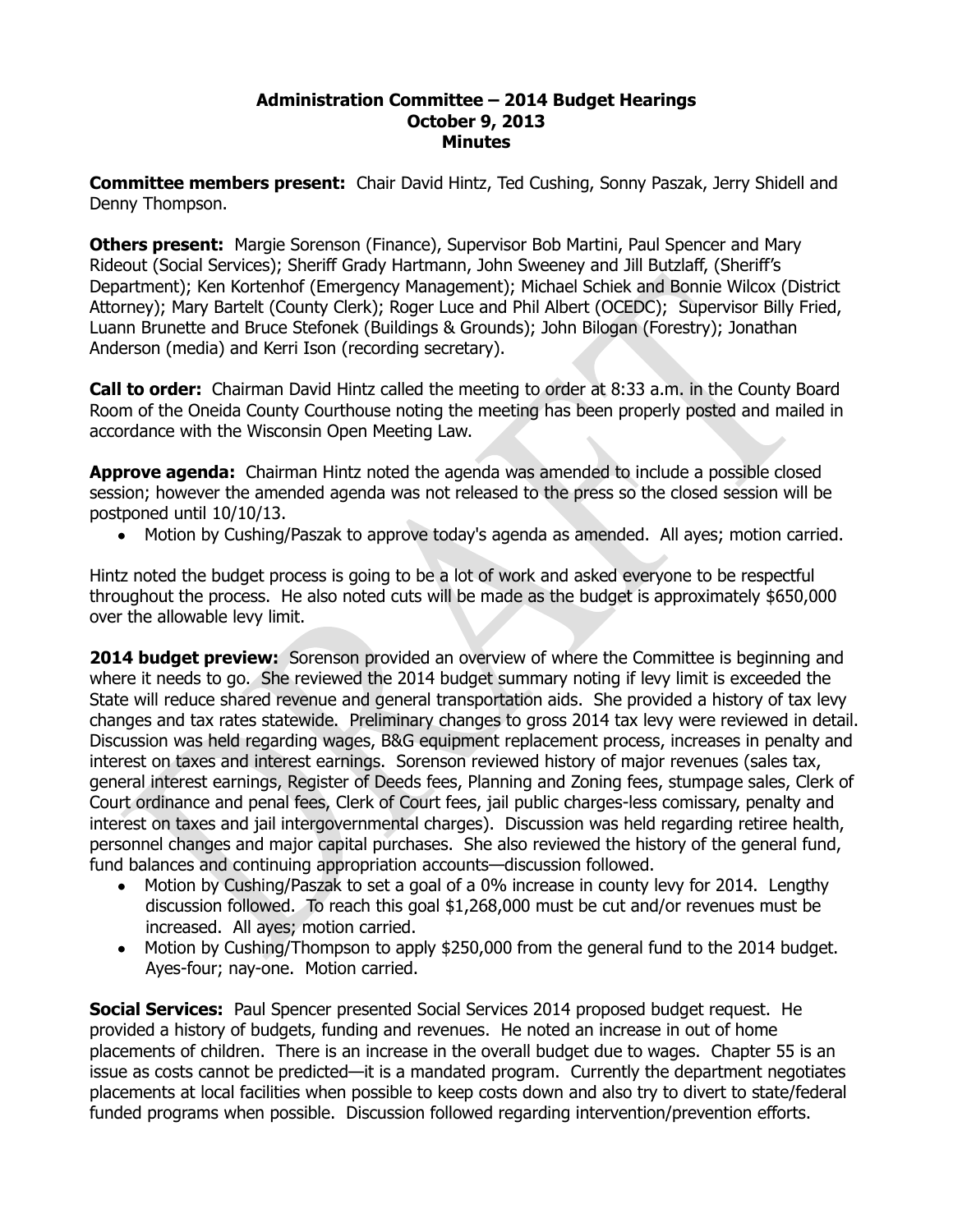Administration Committee – 2014 Budget Hearings October 9, 2013 Page **2** of **5**

Motion by Cushing/Hintz to take \$45,000 from protective placements expenses and apply to  $\bullet$ the 2014 budget. All ayes; motion carried.

Discussion followed regarding funding for Tri-County Council.

Motion by Paszak /Cushing to remove \$15,000 funding for Tri-County Council. All ayes; motion carried. Spencer will notify Tri-County of the decision.

Discussion followed regarding mandated/discretionary programs.

Motion by Hintz/Cushing to tentatively approve the Social Services budget as amended and forward to full County Board. All ayes; motion carried.

**Sheriff's Department:** Sheriff Grady Hartman, Chief Deputy John Sweeney, Jill Butzlaff were present to discuss the Sheriff's Department 2014 proposed budget. Sheriff Hartman voiced his appreciation of the County's support for public safety and keeping taxes low. He reviewed scheduled projects and funding. Sweeney reviewed packet provided noting a total budget decrease of 0.25%.

Discussion followed regarding the computer forensic project. Sorenson noted the funding for the computer forensic project is coming from unused Phase II radio project funds and changing its purpose. Sweeney noted the Committee of Jurisdiction directed staff to reallocate those funds to the computer project. Lengthy discussion followed regarding the reallocation of these funds and approval processes. Hintz believes that type of funding should be put where it can best be used and applied to a prioritized project list which has yet to be developed. Sweeney requested the computer forensic project be included on that project list as child-targeted computer crimes are a departmental priority. The Committee felt the project should be addressed on a stand-alone basis and the expense needs to be justified. Sweeney respectfully requested being invited back if a vote is to be made regarding the computer project.

Discussion was held regarding recreation safety, patrol and paperwork time. Sweeney reviewed schedule of fees for the department.

Chairman Hintz noted the Committee continues to seek approximately \$950,000 in funding and asked for help from the Sheriff's Department to reach that goal. Sheriff Hartmann offered \$30,385 from the truancy and recreational safety line items but noted it would only be for 2014 and would need to find funding again in 2015. Discussion followed regarding funding amounts for the Dive Team. Cushing asked for an additional \$69,615 in cuts, if possible. Sweeney noted portions of the budget will be defunded. Discussion continued.

Motion by Cushing/Hintz requesting the Sheriff's Department to reduce the budget by  $\bullet$ \$100,000 in tax levy and bring back results of that reduction effort on Friday, October 11, 2013 at 1:30 p.m. All ayes; motion carried.

**Emergency Management:** Ken Kortenhof presented budget summary for 2014 and reviewed in detail requesting \$4,233 less in 2014.

Motion by Thompson/Paszak to tentatively approve the proposed 2014 Emergency  $\bullet$ Management budget as presented. All ayes; motion carried.

**District Attorney:** Michael Schiek and Bonnie Wilcox were present to discuss the District Attorney's 2014 proposed budget. LRES voted to restore funding for the law clerk internship (summer months) on the condition the position is matched by the UW. Funds are currently not included in this budget. Discussion followed.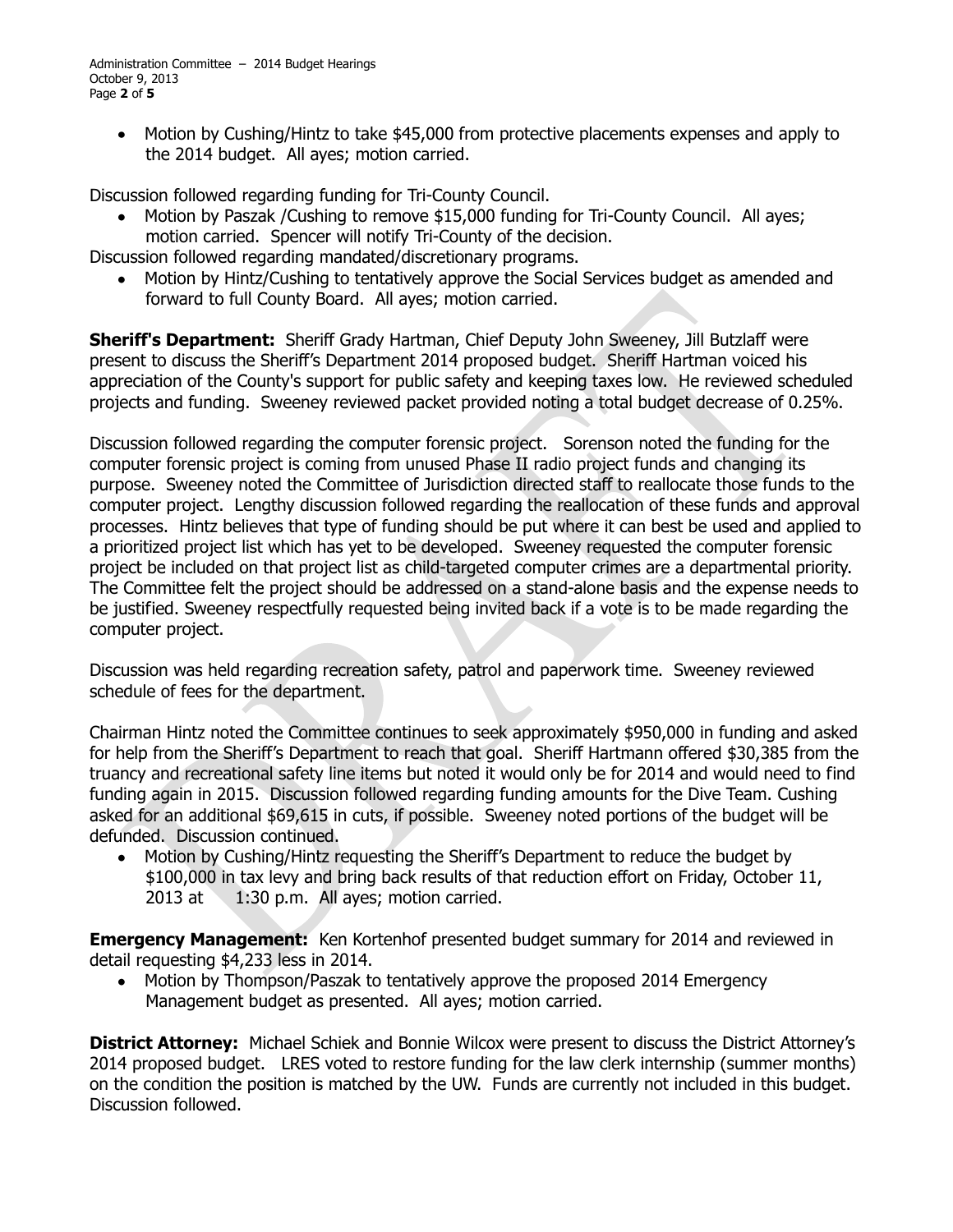Motion by Cushing/Thompson to reduce 523303 (paper service) from \$18,500 to \$16,000 and increase 521901 (other professional services) by \$2,500. All ayes; motion carried.

**Recess:** The Committee recessed at noon and reconvened at 1:30 p.m. Sorenson reviewed actions taken this morning.

**County Clerk:** Bartelt was present to discuss the County Clerk's 2014 proposed budget. She reviewed line items in detail, noting the increase for the Deputy Clerk I position is not currently included in the budget as it requires County Board approval.

- Motion by Cushing/Hintz to reduce line item 51440.531102 (elections printing/duplication) from \$60,000 to \$50,000. Discussion followed. All ayes; motion carried.
- Motion by Cushing/Paszak to tentatively accept the County Clerk's 2014 amended budget and  $\bullet$ forward to County Board for consideration. Discussion followed regarding mail pickup and the possibility of having mail delivered to the Courthouse. All ayes; motion carried.

**General Insurance/Risk Management:** Bartelt reviewed the 2014 proposed budgets for risk management and insurance.

- Motion by take Cushing/Shidell to apply \$1,100 from 101.342014 to risk management revenue 51540.493014. All ayes; motion carried.
- Motion by Cushing/Shidell to reduce 51540.521901 (other professional services) by \$1,000. All ayes; motion carried.
- Motion by Cushing/Thompson to reduce 51930.521901 (other professional services) from \$5,000 to \$4,000. All ayes; motion carried.

Lengthy discussion followed regarding property and liability insurance line items, insurance and risk management, public liability, auto insurance, deductible amounts and workers compensation premiums.

- Motion by Hintz/Cushing to reduce line item 51930.51762 (worker's compensation) by \$20,000 to \$180,000. All ayes; motion carried.
- Motion by Hintz/Paszak to tentatively approve the 2014 General Insurance budget as amended. All ayes; motion carried.

**Economic Development:** Roger Luce and Phil Albert were present to discuss the proposed 2014 Oneida County Economic Development Corporation budget request. Luce provided a list of activities for the past year and reviewed in detail, noting the 2014 budget request is the same as last year. Albert (President, OCEDC) noted that with the hiring of Luce, the OCEDC services have expanded to other communities throughout the County and outreach has increased greatly. Hintz noted that Printpack is a major accomplishment in retaining jobs and possibly adding additional positions. Discussion followed regarding the business park.

 $\bullet$ Motion by Cushing/Paszak to tentatively accept the Economic Development 2014 budget request as presented and forward to County Board for final approval. All ayes; motion carried.

**Buildings and Grounds:** Billy Fried, Bruce Stefonek and Luann Brunette were present to discuss the Buildings and Grounds 2014 proposed budget. Brunette reviewed the major renovation continuing appropriation account noting \$120,000 is allocated for the relocation/renovation of hearing room, space for Veteran's Service, space for Medical Examiner, expansion for County Clerk and supervisors, creation of a copy room, enlargement of the seating area for Social Services and relocation of the public use computers. The remaining balance is to be used to maintenance/repair of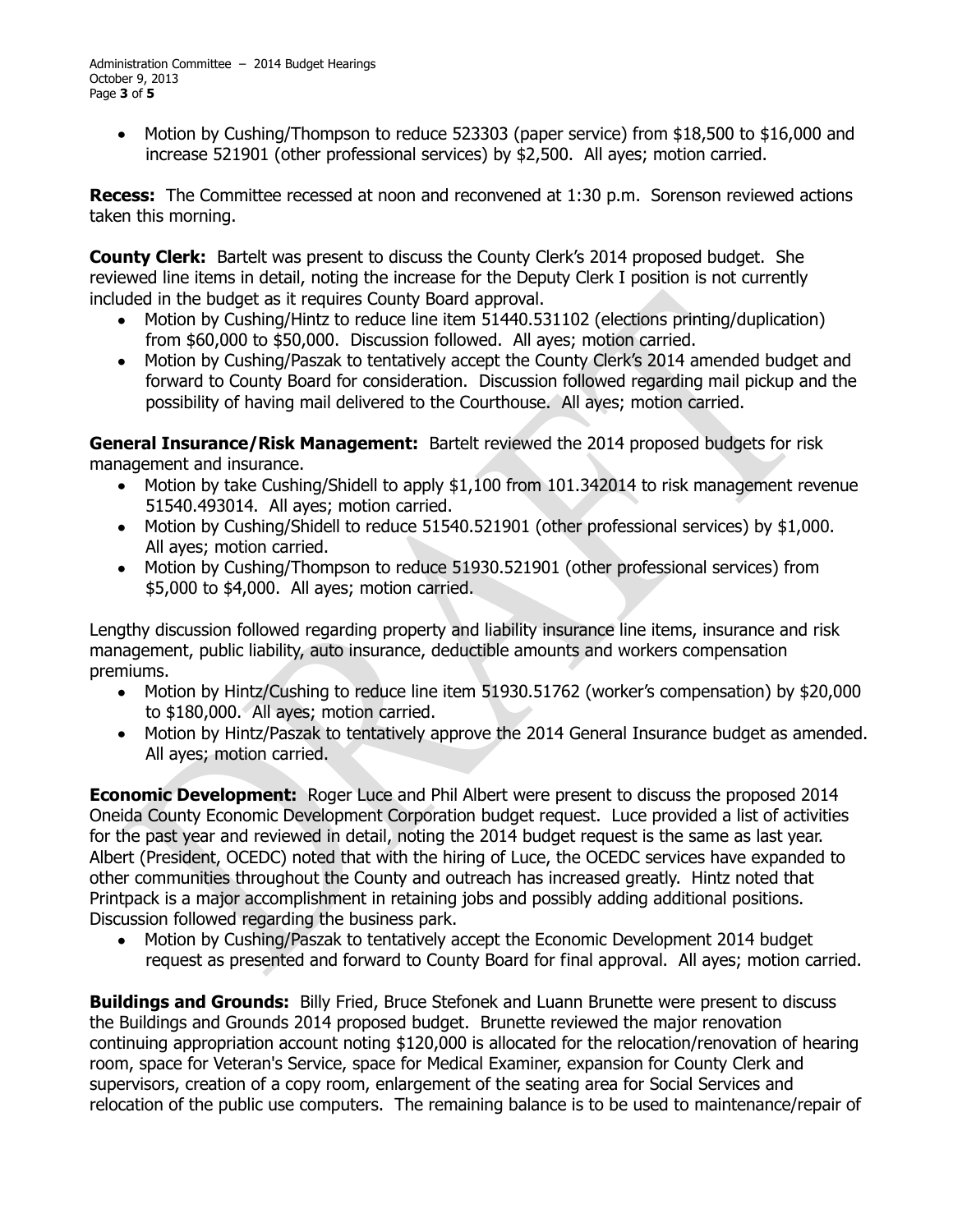the building's historical components. Brunette noted the Courthouse Remodeling Fund will be depleted once the hearing room is completed.

Discussion was held regarding the replacement of the boilers; potential cost is \$120,000. Stefonek reported the payback, based on today's energy costs for a 98% efficient boiler, is 17.5 years. The current life expectancy is 15 years. It was noted this project is not in this year's budget.

Lengthy discussion was held regarding staffing, changes made with the Buildings and Grounds department reorganization and the merging of Emergency Management and Sheriff's Department.

Discussion was held regarding increased phone charges due to delay of implementing VOIP and future costs.

- Motion by Shidell/Thompson to reduce line item 51560.522005 (telephone) by \$5,250. All ayes; motion carried.
- Motion by Cushing/Pasazk to reduce line item 51560.523214 (comm. equipment maintenance) from \$18,000 to \$13,000. All ayes; motion carried.

Discussion followed regarding the Courthouse Security Project and anticipated future costs. Phase 1 is expected to be complete by year end.

Motion by Hintz/Shidell to reallocate \$1,500 from 51562.521601(DOA janitorial) to 51562.523210 (DOA elevator maintenance). All ayes; motion carried.

Shidell suggested privatizing "outside" work (i.e. snow removal, lawn maintenance). Brunette noted Buildings and Grounds previously contracted with the Highway Department but noted there were issues in getting the lots plowed in a timely fashion, as roads are first priority for that department. Safety is a concern on county property and the Buildings and Grounds staff is able to make these sites a priority when necessary.

- Motion by Hintz/Thompson to reduce the Buildings & Grounds project budget by \$15,000; \$5,000 reduction for each of the continuing appropriation accounts. All ayes; motion carried.
- Motion by Hintz/Cushing to tentatively accept the Buildings & Grounds 2014 proposed budget as amended. All ayes; motion carried.

Discussion followed regarding remaining hearings for today.

Motion by Cushing/Thompson to defer consideration of the UW-Extension budget until Friday,  $\bullet$ October 11, 2013 at 2:00 p.m. All ayes; motion carried.

**Forestry:** John Bilogan was present to discuss the 2014 proposed Forestry budget. He noted increases in professional services for Highway Department mowing services and capital improvements for crack repair, seal coating and line painting of parking lots at Almon Park. Lengthy discussion followed regarding stumpage revenue.

- Motion by Cushing/Thompson to increase the stumpage revenue by \$25,000. All ayes; motion carried.
- Motion by Cushing/Thompson to tentatively approve the 2014 Forestry budget as amended  $\bullet$ and forward to County Board for their consideration. All ayes; motion carried.

Discussion followed regarding equipment replacement plan.

Motion by Shidell/Thompson to reduce line item 56110.699001 (forestry equipment) by \$10,000. Discussion followed regarding RASTA contract. All ayes; motion carried.